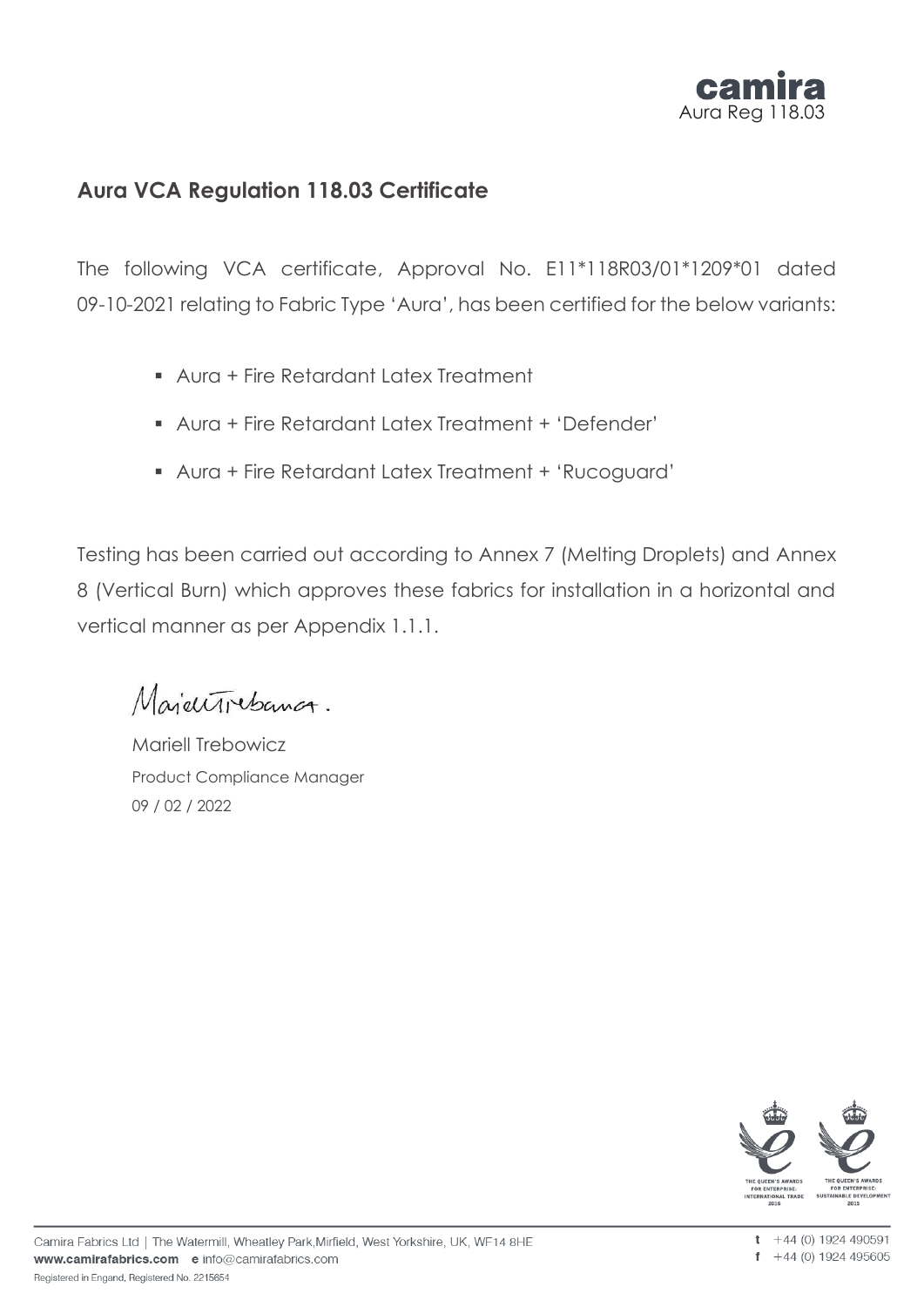

## THE UNITED KINGDOM VEHICLE APPROVAL AUTHORITY

### COMMUNICATION CONCERNING THE APPROVAL GRANTED (1) APPROVAL EXTENDED (1) APPROVAL REFUSED (1)/ APPROVAL WITHDRAWN (1)/ PRODUCTION DEFINITIVELY DISCONTINUED (1) OF A COMPONENT TYPE PURSUANT TO REGULATION NO 118.03



Approval No: E11\*118R03/01\*1209\*01

Reason for extension:

1) Change to item 1.1: Make (trade name of manufacturer) change in trading name, 'Camira Transport Fabrics Limited' to 'Camira'.

2) Uplift to Regulation 118.03/01

3) Change to item 1.6: name and address of assembly plant

# **SECTION I**

## GENERAL

- 1.1. Make (trade name of manufacturer): Camira
- 1.2. Type: Wool Rich Moquette Face to face with crinkle Aura
- 1.3. Means of identification of type, if marked on the device (b): Not applicable
- 1.3.1. Location of that marking: Not applicable
- 1.4 Name and address of manufacturer:

Camira Transport Fabrics Limited Meltham Mills Meltham West Yorkshire HD9 4AY United Kingdom

1.5. Location of the approval mark: Label attached to piece



炒 Vehicle UK Certification Approval Agency **Authority** 09-Oct-21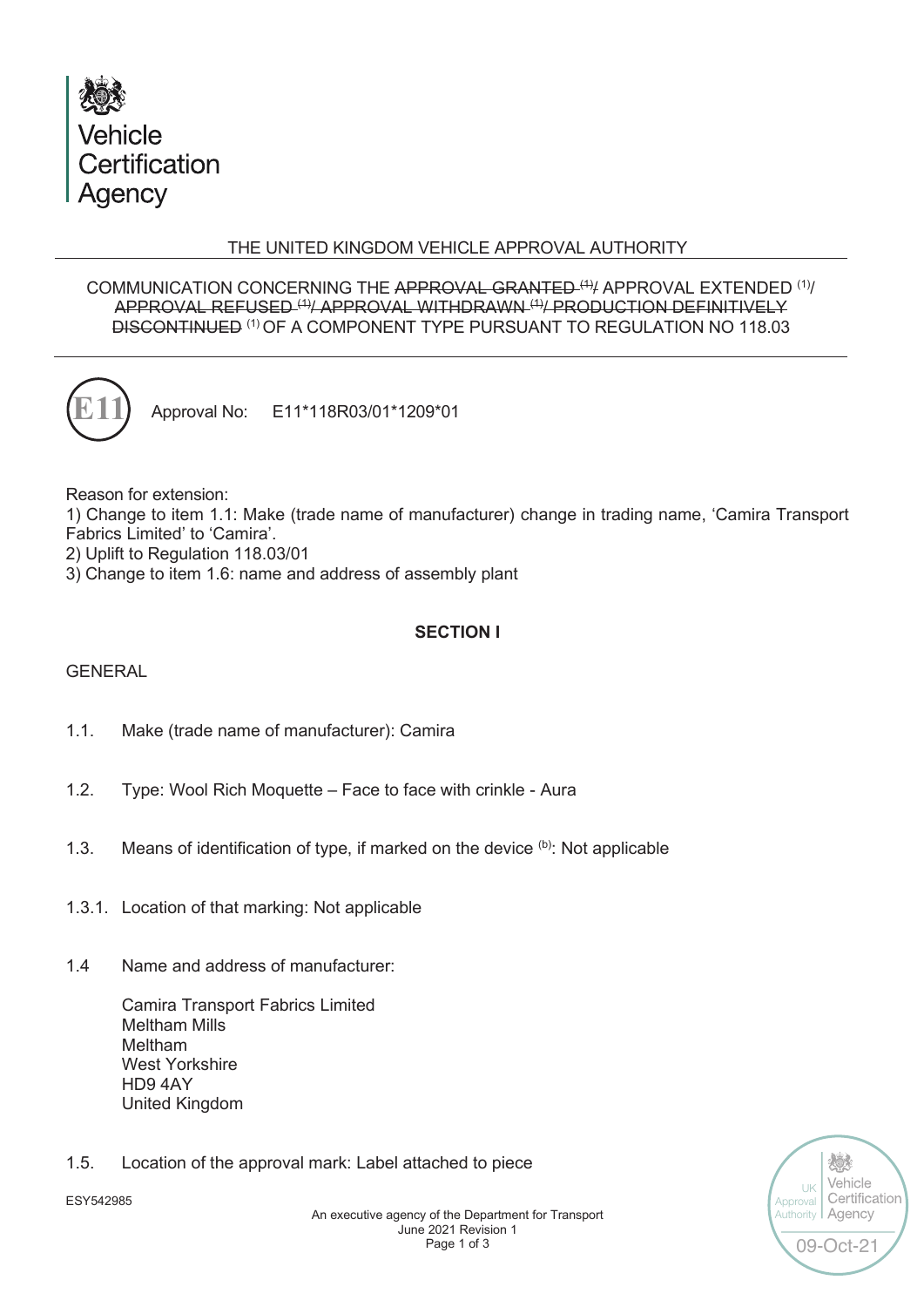1.6. Address(es) of assembly plant(s):

Camira Transport Fabrics Limited Meltham Mills Meltham West Yorkshire HD9 4AY United Kingdom

### **SECTION II**

- 1. Additional information (where applicable): See Appendix
- 2. Technical Service responsible for carrying out the tests: Vehicle Certification Agency
- 3. Date of test report: As before (28 February 2017)
- 4. Number of test report: As before (ESS379566)
- 5. Remarks (if any): None
- 6. Place: BRISTOL
- 7. Date: 09 OCTOBER 2021

Criciabl

8. Signature:

C MCCABE Chief Technical and Statutory Operations Officer

- 9. The index to the information package lodged with the Type Approval Authority, which may be obtained on request, is attached.
- (1) Strike out what does not apply (there are cases where nothing needs to be deleted, when more than one entry is applicable)
- (b) If the means of identification of type contains characters not relevant to describe the vehicle, component or separate technical unit types covered in this information document, such characters shall be represented in the documentation by the symbol "?" (e.g. ABC??123??)

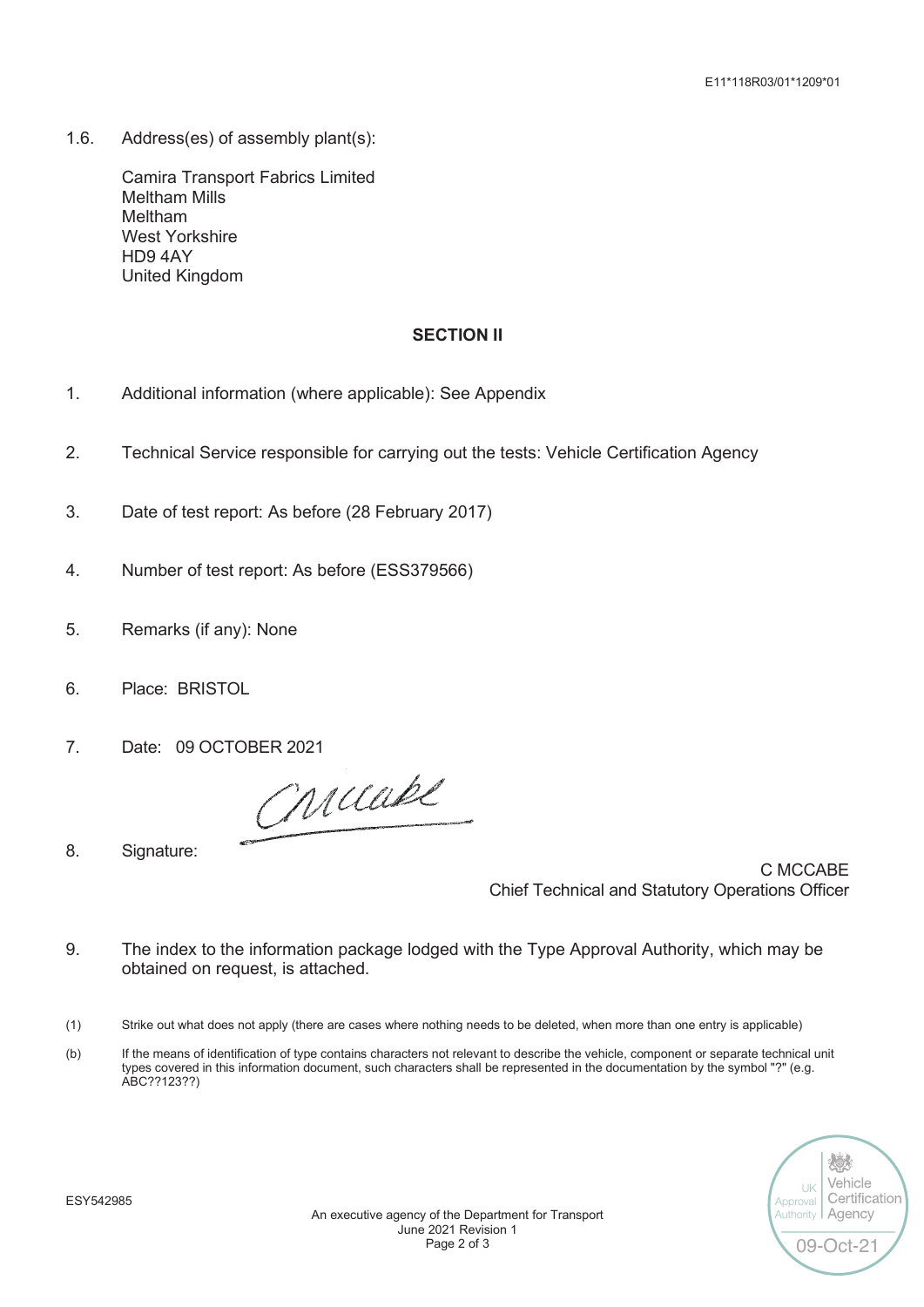E11\*118R03/01\*1209\*01

### **APPENDIX**

to type-approval communication form No. E11\*118R03/01\*1209\*01

concerning the type-approval of a component type pursuant to Regulation No. 118.03

- 1. Additional information.
- 1.1. Interior materials: Yes
- 1.1.1. The direction which the component may be installed: Both horizontal and vertical direction(s). <sup>(1)</sup>
- 1.1.2. Fulfils the requirements in paragraph  $6.2.2$ .: Yes<sup>(1)</sup>
- 1.1.3. Compliance has been checked for components approved as complete devices:  $No^{(1)}$
- 1.1.4. Any restrictions of use and installation requirements: Material prohibited from use within the engine compartment and any heating compartments
- 1.2. Insulation materials: Not applicable
- 1.2.1. The direction which the component may be installed: horizontal / vertical / both horizontal and vertical direction(s).  $(1)$  Not applicable
- 1.2.2. Compliance has been checked for components approved as complete devices: yes/no  $<sup>(1)</sup>$  Not</sup> applicable
- 1.2.3. Any restrictions of use and installation requirements: Not applicable
- 1.3. Electric cables Not applicable
- 1.3.1. Any restrictions of use and installation requirements: Not applicable
- 2. Remarks: Approval covers the colour range as declared in manufacturers documentation

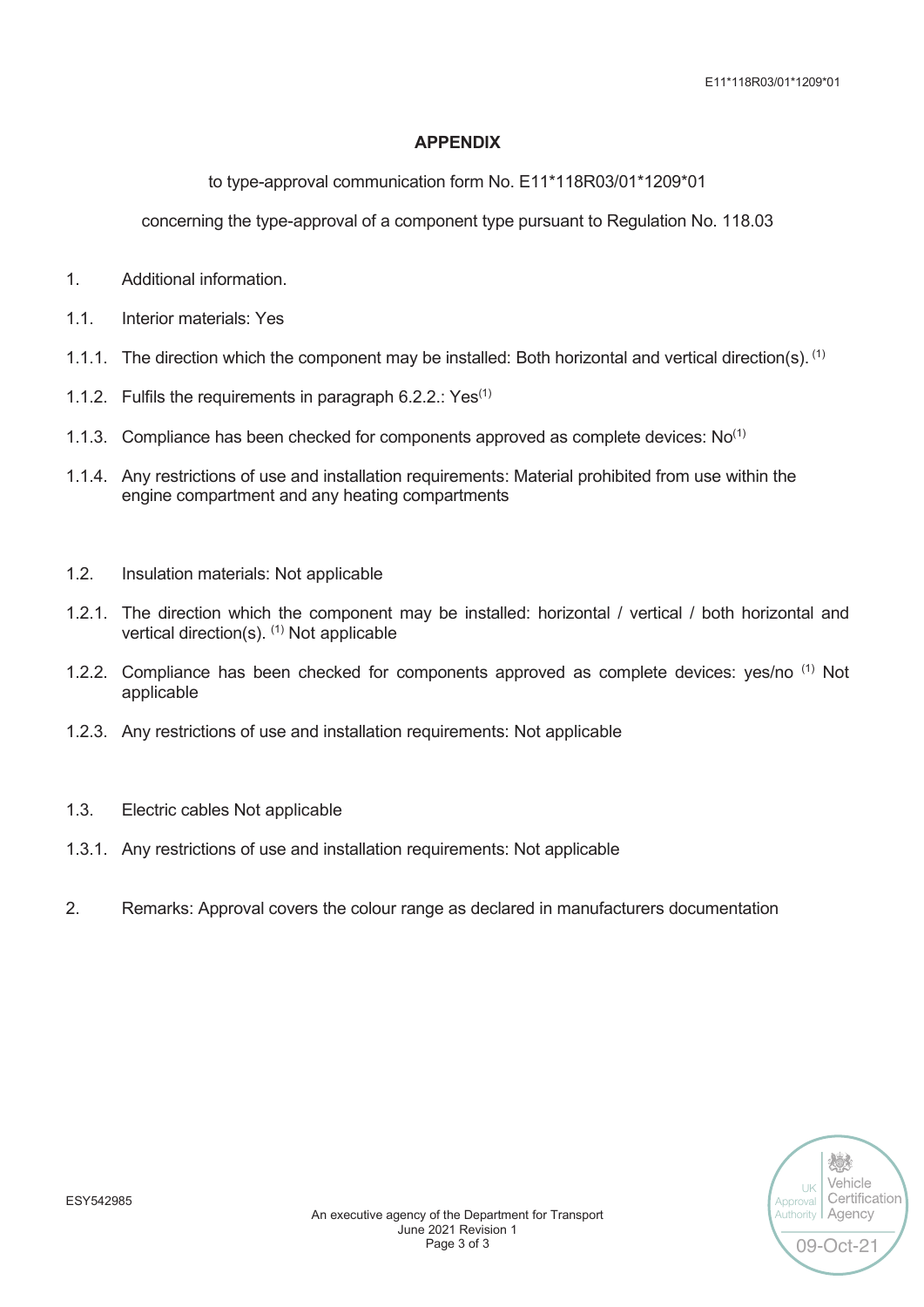

# **Wire Woven VCA Regulation 118.03 Certificate**

The following VCA certificate, Approval No. E11\*118R03/01\*1212\*01 dated 09-11-2021 relating to Fabric Type 'Wire Woven', has been certified for the below variants:

- Wire Woven + Fire Retardant Latex Treatment
- Wire Woven + Fire Retardant Latex Treatment + 'Defender'
- Wire Woven + Fire Retardant Latex Treatment + 'Rucoguard'

And applies to the following Quality Groups:

| 1001        | 745  | 750  |
|-------------|------|------|
| 754         | 755  | 172  |
| <b>SK33</b> | Nord | Odin |

Testing has been carried out according to Annex 7 (Melting Droplets) and Annex 8 (Vertical Burn) which approves these fabrics for installation in a horizontal and vertical manner as per Appendix 1.1.1.

MajeuTrebancz.

Mariell Trebowicz Product Compliance Manager 28 / 02 / 2022

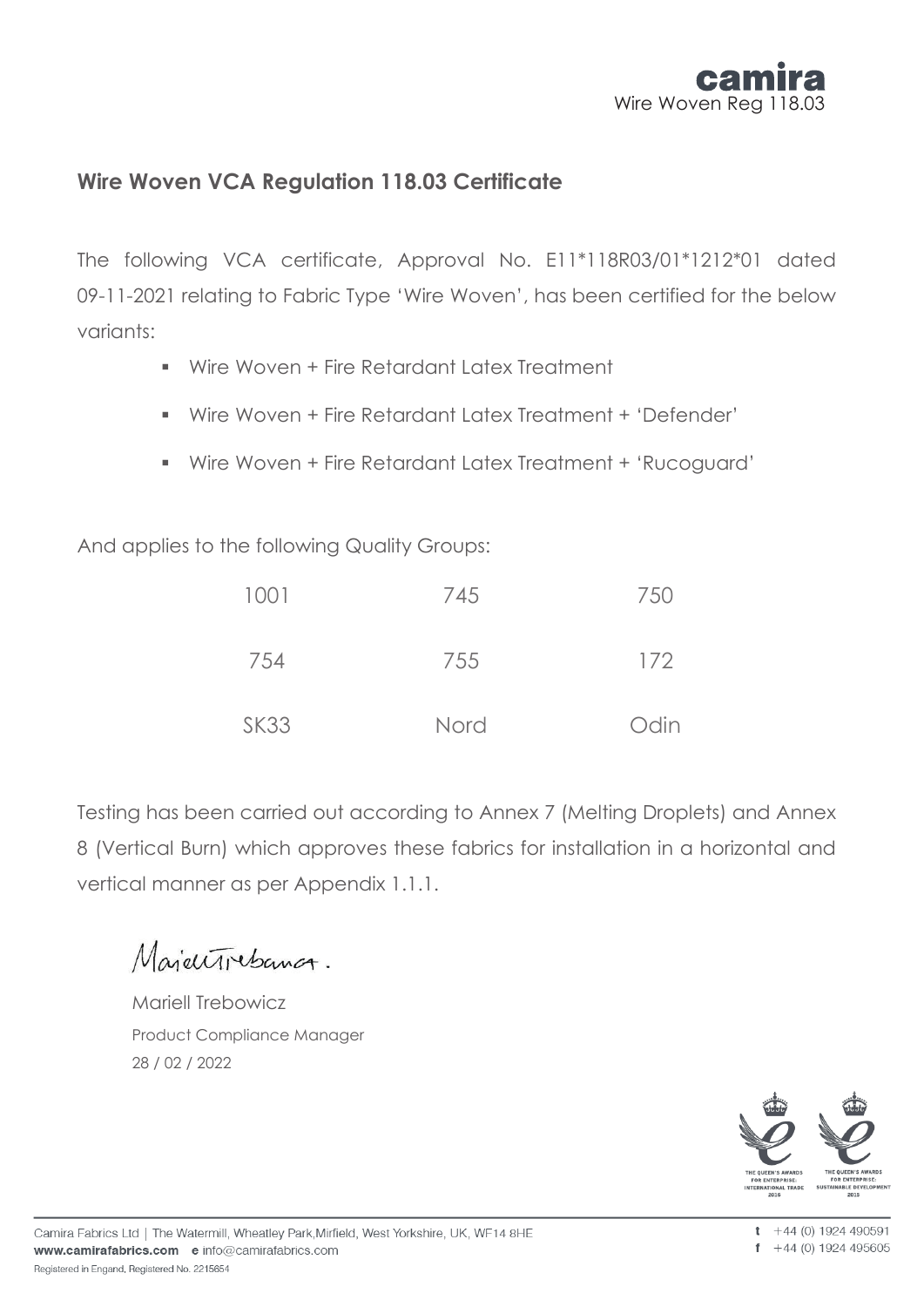

## THE UNITED KINGDOM VEHICLE APPROVAL AUTHORITY

### COMMUNICATION CONCERNING THE APPROVAL GRANTED (1) APPROVAL EXTENDED (1) APPROVAL REFUSED (1)/ APPROVAL WITHDRAWN (1)/ PRODUCTION DEFINITIVELY DISCONTINUED (1) OF A COMPONENT TYPE PURSUANT TO REGULATION NO 118.03



Approval No: E11\*118R03/01\*1212\*01

Reason for extension:

1) Change to item 1.1: Make (trade name of manufacturer) change in trading name, 'Camira Transport Fabrics Limited' to 'Camira'.

2) Uplift to Regulation 118.03/01

3) Change to item 1.6: name and address of assembly plant

# **SECTION I**

## GENERAL

- 1.1. Make (trade name of manufacturer): Camira
- 1.2. Type: Wool Rich Moquette Wire Woven
- 1.3. Means of identification of type, if marked on the device (b): Not applicable
- 1.3.1. Location of that marking: Not applicable
- 1.4 Name and address of manufacturer:

Camira Transport Fabrics Limited Meltham Mills Meltham West Yorkshire HD9 4AY United Kingdom

1.5. Location of the approval mark: Manufacturer's label



炒 Vehicle UK Certification Approval Agency **Authority** 09-Oct-21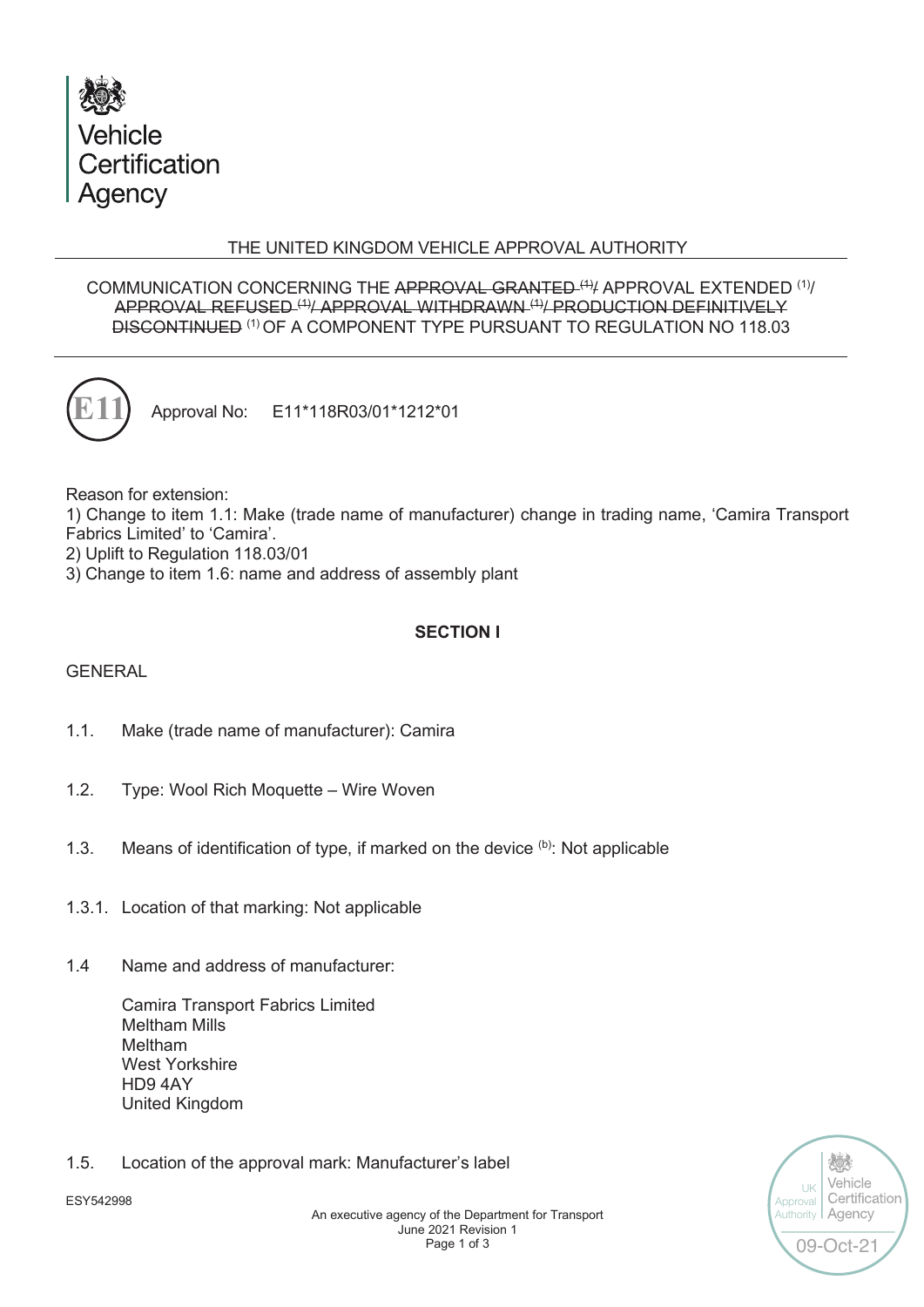1.6. Address(es) of assembly plant(s):

Camira Transport Fabrics Limited Meltham Mills Meltham West Yorkshire HD9 4AY United Kingdom

#### **SECTION II**

- 1. Additional information (where applicable): See Appendix
- 2. Technical Service responsible for carrying out the tests: Vehicle Certification Agency
- 3. Date of test report: As before (28 February 2017)
- 4. Number of test report: As before (ESS379570)
- 5. Remarks (if any): None
- 6. Place: BRISTOL
- 7. Date: 09 OCTOBER 2021

Criciabl

8. Signature:

C MCCABE Chief Technical and Statutory Operations Officer

- 9. The index to the information package lodged with the Type Approval Authority, which may be obtained on request, is attached.
- (1) Strike out what does not apply (there are cases where nothing needs to be deleted, when more than one entry is applicable)
- (b) If the means of identification of type contains characters not relevant to describe the vehicle, component or separate technical unit types covered in this information document, such characters shall be represented in the documentation by the symbol "?" (e.g. ABC??123??)